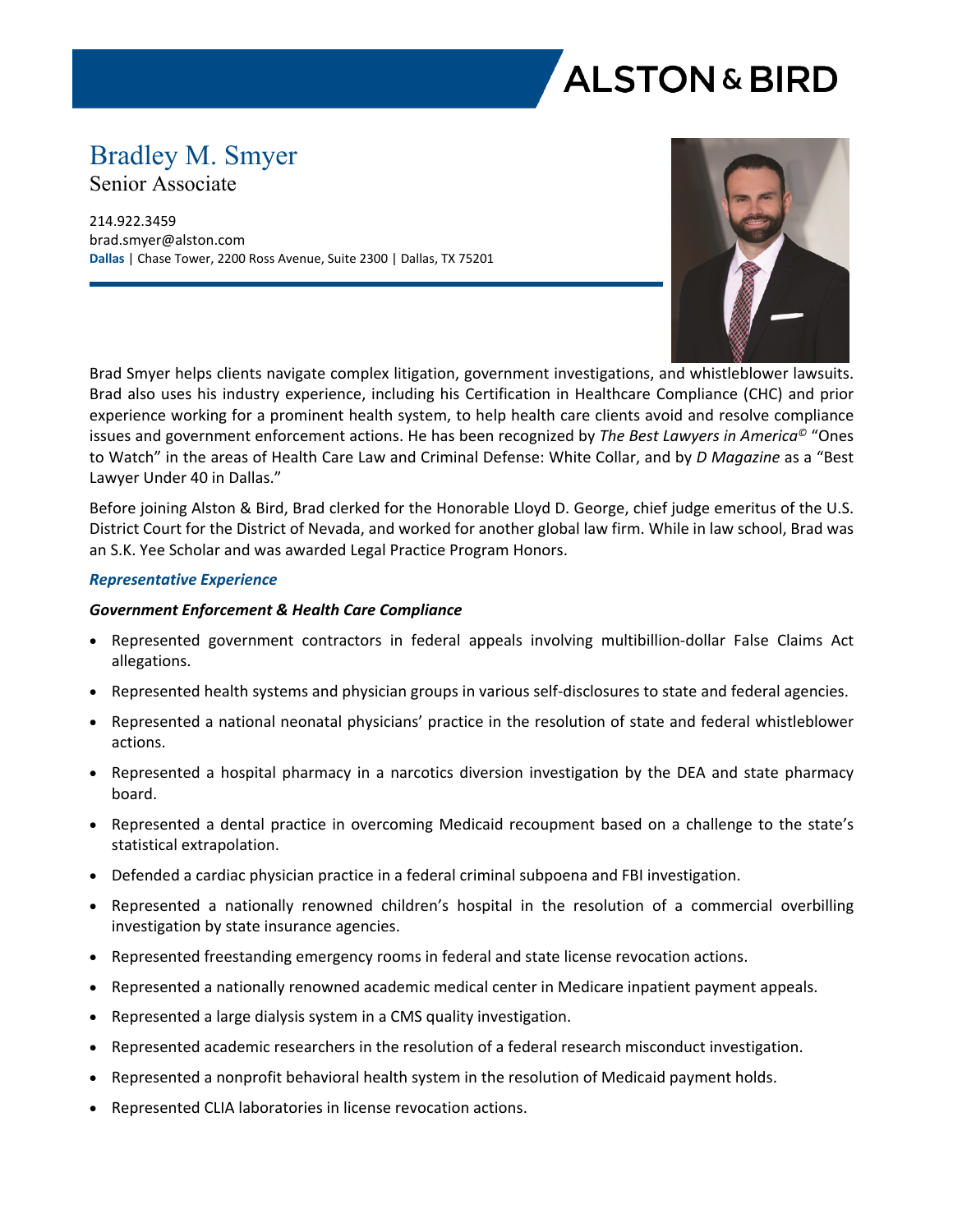

- Represented a major insurance company in civil cases involving network agreement and fee-forgiveness disputes.
- Advised a national dental management company on entity structure and compliance practices.
- Advised a medical device startup on FDA licensing issues.
- Represented a neonatal physician group in a grand jury investigation.

#### *Complex Business, Construction & Commercial Litigation*

- Represented a solar panel manufacturer in the federal appeal of an international arbitration award.
- Represented a large cement manufacturing company in construction cases in state and federal courts and arbitration forums.
- Represented an apartment utilities manager in a third-party subpoena and consumer class action.
- Represented a national telecommunications provider in the dismissal of a state consumer suit.
- Represented an oil drilling company in breach of contract and fraud claim litigation.

### *Publications & Presentations*

#### *Publications*

- "Five Takeaways from the New Stark/Anti-Kickback Regulations," *Headnotes,* Dallas Bar Association, Vol. 46, No. 4, April 2021.
- "Five Things to Know About the Corporate Practice of Medicine," *Headnotes*, Dallas Bar Association, Vol. 45, No. 2, February 2020.
- "Travel Act Gets Mileage in Health Care Cases," *Law360,* August 30, 2018.
- "Tips for Statistics in Health Care Enforcement Cases," *Headnotes*, Dallas Bar Association, Vol. 43, No. 2, February 2018.
- "Into the Eye of the Storm: Navigating the New Landscape of Government Investigations," *For the Defense*, June 2016.
- "2014 Annual Review of Antitrust Law Developments," *Antitrust,* ABA Section of Antitrust Law, 2015.
- "Five Things Every Lawyer Should Know About Health Care Laws," *Headnotes*, Dallas Bar Association, Vol. 39, No. 11, November 2014.
- "2013 Annual Review of Antitrust Law Developments," *Antitrust,* ABA Section of Antitrust Law, March 2014.
- "The Stark Road Ahead: A Roadmap for Providers," *Compliance Today,* December 2013.
- "Stark 101: Essential Questions for Every Stark Analysis," *Compliance Today,* May 2013.
- "New Developments in the Department of Justice's National ICD Investigation," *Compliance Today,* February 2013.

#### *Education*

- University of Michigan (J.D., 2009)
- Brigham Young University (B.A., 2006)

## *Admitted to Practice*

Texas